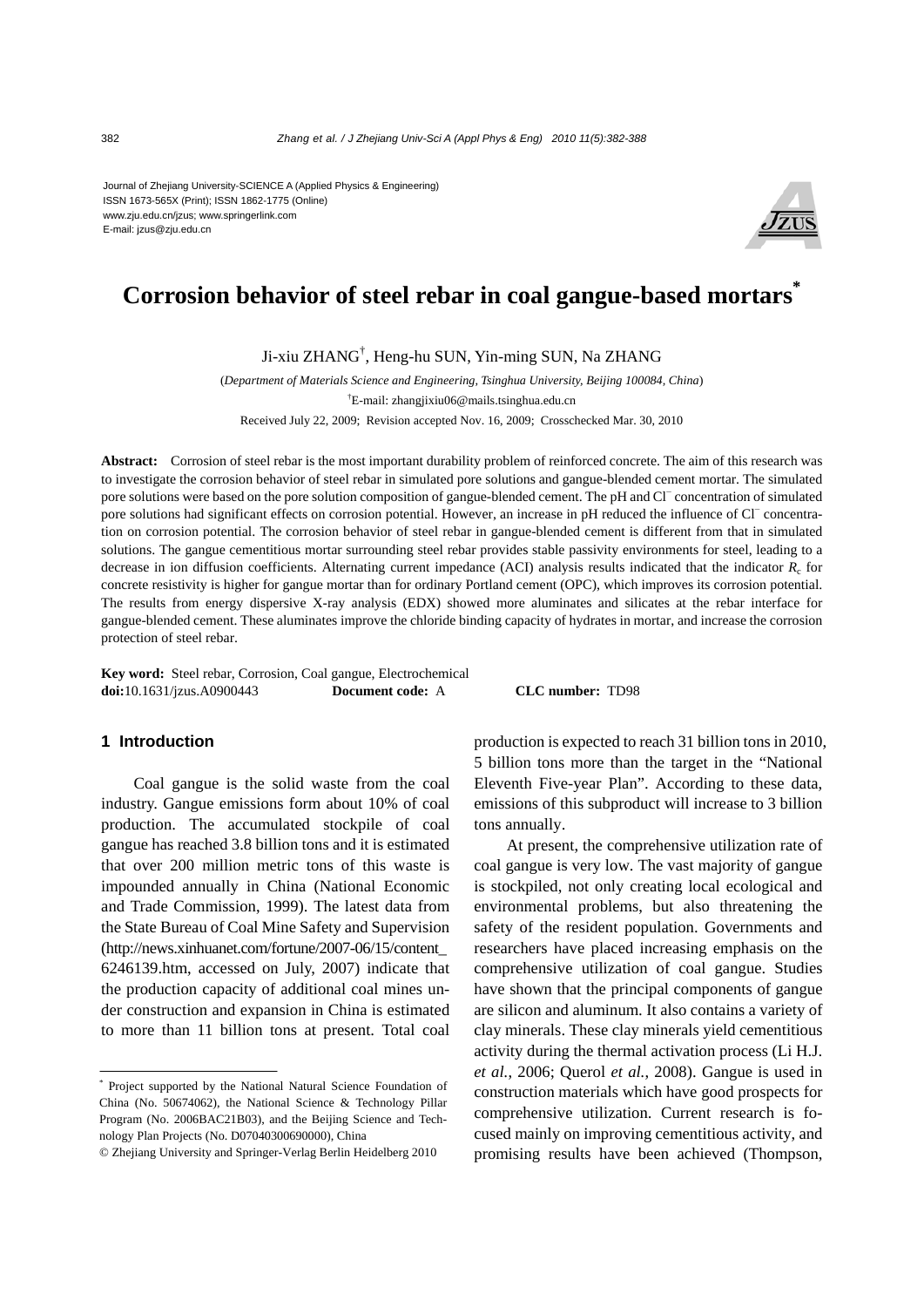1947; Li D.X. *et al.*, 2006). However, the cementitious activity is currently insufficient for these materials to qualify as suitable for use in construction (Batis and Pantazopoulou, 2005). Durability problems, especially the corrosion of reinforcement steel (Mohammed and Hamada, 2006a), limit the large-scale application of this byproduct in construction materials (Jin and Zhao, 2001; Zhang and Li, 2006). Economic losses caused by rust and corrosion are enormous (Higgins and Farrow III, 2006). In the USA, the damage caused by the corrosion process results in tremendous economic losses, amounting to around \$276 billion per year (Virmani, 2002). Corrosion not only wastes a large quantity of material, but also threatens human life. Corrosion of reinforcement steel and its protection from corrosion have become urgent issues that need to be solved (Polder, 2002; Mohammed and Hamada, 2006b). Therefore, the aim of this study of steel corrosion behavior in gangue-blended cement was to provide a reference for further extensive utilization of gangue in the field of building cementitious materials.

## **2 Experimental**

## **2.1 Materials**

The coal gangue used in this experiment was from Fangshan, Beijing, and the clinker was from the Xingang Beijing Cement Plant. The chemical composition of the materials used in this study is shown in Table 1.

**Table 1 Chemical composition of raw materials (%, w/w)**

| Raw<br>material                              |  |  | $\rm SiO_2$ $\rm Al_2O_3$ CaO $\rm K_2O$ MgO $\rm Fe_2O_3$ LOI |  |
|----------------------------------------------|--|--|----------------------------------------------------------------|--|
| Gangue 45.57 16.35 1.93 2.85 1.56 6.02 25.72 |  |  |                                                                |  |
| Clinker 21.94 5.27 64.1 1.77 1.88 2.96 0.90  |  |  |                                                                |  |
|                                              |  |  |                                                                |  |

LOI: loss on ignition

## **2.2 Experimental procedure**

The gangue was broken, ground, and then calcined at 900 °C for 2 h. Deionized water was added to calcined coal gangue and ordinary Portland cement (OPC), respectively. Ion dissolution was conducted using an autoclave at 80 °C and 15 kPa. The reaction time was 6 h.

The dissolution liquid filtrate was collected. Inductively coupled plasma mass spectrometry (ICP- MS) analysis was conducted using ELAN 6000 PE (America) to test the ion and iron content (Table 2).

The simulated pore solutions of OPC and gangue were prepared according to the results shown in Table 2. OPC pore solution: 0.6 mol/L KOH+0.2 mol/L NaOH+0.01 mol/L  $Ca(OH)<sub>2</sub>+0.01$  mol Na<sub>2</sub>CO<sub>3</sub>. Gangue pore solution: 0.6 mol/L KOH+0.2 mol/L NaOH+0.01 mol/L Ca(OH)<sub>2</sub>+0.01 mol Na<sub>2</sub>SO<sub>4</sub>. Cl<sup>−</sup> was provided by sodium chloride (chemically pure). The pH value was adjusted by changing the concentration of  $Ca(OH)_2$  or NaOH solutions.

**Table 2 ICP results of different pore solutions (μg/ml)**

| Sample Ca |                                                | Na. | Si | $-S$ $-$ | AL | Sum     |
|-----------|------------------------------------------------|-----|----|----------|----|---------|
|           | Gangue 243.017 67.33 10.43 305.5 2.183 628.460 |     |    |          |    |         |
| OPC.      | $365.04$ 211.2 5.094 2.659 -                   |     |    |          |    | 586.176 |

In this investigation, the size of the sample in the simulated pore solution was 10 mm×10 mm. The surface finish was  $\Delta 6$ . Gangue was used to partially replace the Portland cement. The ratio of gangue to clinker to gypsum and sand was 45:50:5:250. The water to solid ratio was 0.40.

Quadrate mortar specimens of 30 mm×30 mm  $\times$ 95 mm were constructed with a single rebar (7 mm diameter and 100 mm length) in the center. Specimens (per composition) were cast and then stored in a curing room at 20  $\degree$ C and at a relative humidity (RH) of 95% for 24 h. The specimens were then demoulded and cured at  $(20\pm1)$  °C and an RH of 100% for 28 d (for all compositions).

The specimens were exposed to an aggressive treatment of 3.5% per mass NaCl solution for 24 h before the corrosion behavior test was conducted using a CHI660C electrochemical work station (China). The reference electrode was Pt and the scanning rate was 0.01 V/s. The scanning range was −2–2 V. The electrochemical response of the steel-mortar interface was recorded in the frequency interval of 10–100 kHz by means of the electrochemical impedance spectroscopy technique.

The morphology of the interface between the steel rebar and the cementitious materials was observed using a scanning electron microscope (SEM) (JSM-6460LV, JEOL, Japan) with an energy spectrum detector (Be4-U92). The rebar-mortar interface chemical composition was tested using energy dispersive X-ray analysis (EDX).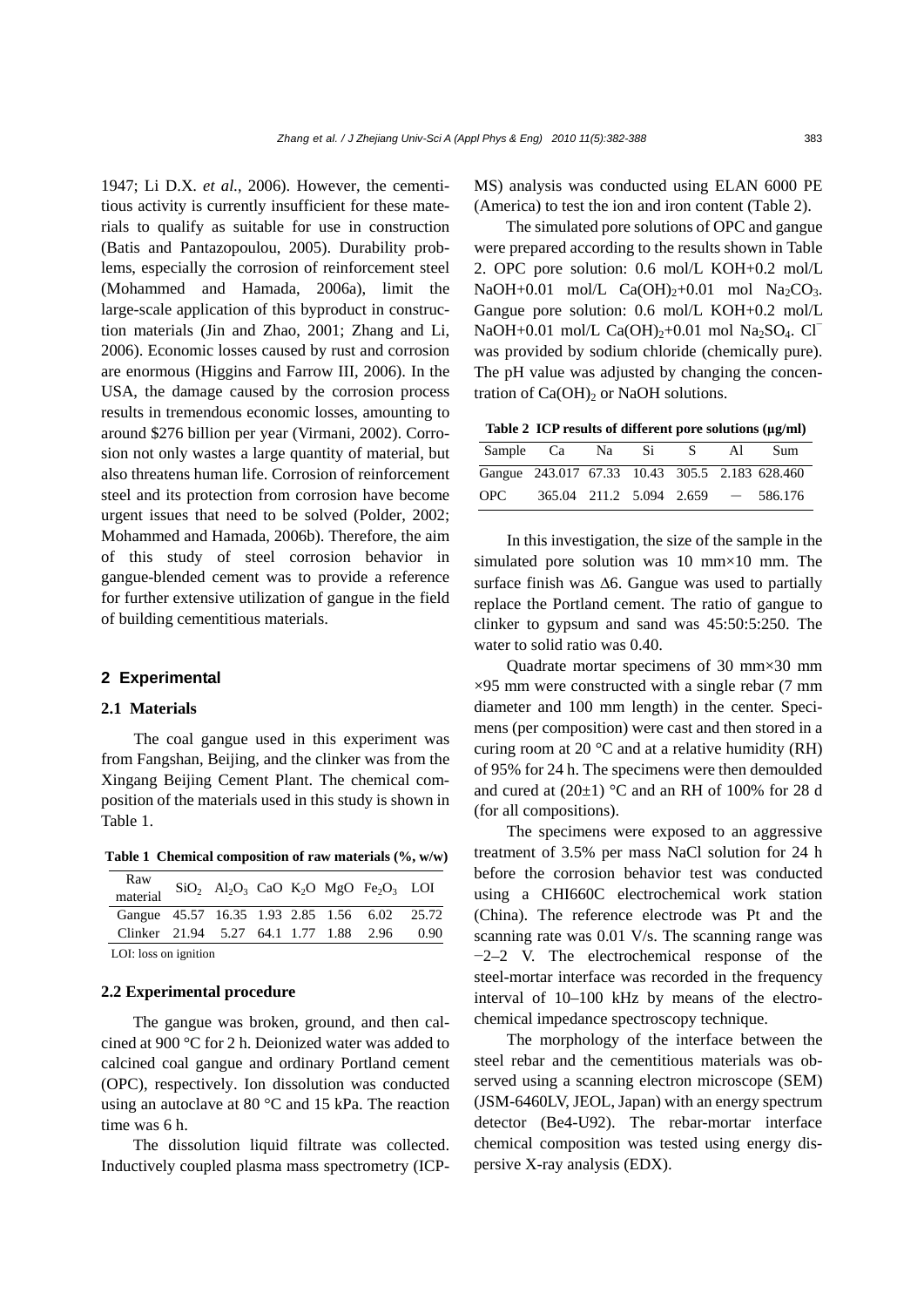## **3 Results and discussion**

# **3.1 Corrosion behavior of samples in simulated pore solutions**

Fig. 1 shows the Tafel curves of steel in simulated pore solutions of different pH values. Corrosion appears to be controlled by anodic polarization. Corrosion potentials gradually increase and then stabilize as pH values increase. The increase in pH from 7 to11 leads to a positive shift in corrosion potential (Fig. 2). Although the corrosion potential continues to rise with pH, the rate reduces significantly after pH 11 is reached. No effect of pH values on corrosion current is evident. The cathode Tafel slope can be roughly divided into two pH intervals, 7–10 and 11–14. Little change in slope can be seen within each interval, but the slope decreases significantly from the 7–10 to the 11–14 interval. At the same time, the anodic Tafel slope of the curve increases (Table 3). This indicates that the corrosion is controlled by the anodic polarization process. The surface of the steel rebar changes with pH value. The passive film on the surface of rebar in simulated pore solutions of higher pH values hinders the electron mobility between the anode and the solution. Thus, the effect of anodic control of the whole process is more obvious.

The polarization curves of steel rebar in NaCl solutions with concentrations of 0.2%, 0.6%, 1.0%, 1.4%, 1.8%, or 2.0% are shown in Fig. 3. The corresponding parameters are shown in Table 4. Fig. 4 shows the curve of corrosion potential against Cl<sup>−</sup> concentration. This curve can be divided into 4 intervals: 0.1%–0.2%; 0.4%–0.8%; 0.8%–1.4% and 1.4%–2.0%. In the intervals of 0.1%–0.2% and 0.8%–1.4%, the corrosion potentials decrease rapidly compared with those in the other two intervals. The



**Fig. 1 Tafel curves of samples in simulated pore solutions of different pH valves.** *I* **is the current, A** 



**Fig. 2 Corrosion potential curve of a steel rebar at different pH values** 

**Table 3 Results for Tafel curves in solutions of different pH values** 

|    | Current<br>(A) | Cathodic    | Anodic Tafel  | Polarization |
|----|----------------|-------------|---------------|--------------|
| pH |                | Tafel slope | slope $(1/V)$ | resistance   |
|    |                | (1/V)       |               | $(\Omega)$   |
| 7  | $1.219E - 8$   | 7.386       | 1.564         | 3985263.0    |
| 8  | $3.007E - 8$   | 10.266      | 1.703         | 1208077.5    |
| 9  | $1.815E - 8$   | 11.230      | 1.705         | 1852167.0    |
| 10 | $1.612E - 8$   | 11.426      | 1.800         | 2039505.6    |
| 11 | $1.526E - 8$   | 6.676       | 1.988         | 3288703.5    |
| 12 | $9.692E - 9$   | 5.493       | 2.145         | 5872631.0    |
| 13 | 1.558E-8       | 8.008       | 1.854         | 2829146.5    |
| 14 | $1.661E - 8$   | 6.657       | 1.906         | 3056154.0    |



**Fig. 3 Tafel curves of steel rebar in solutions of different Cl<sup>−</sup> concentrations (values in the plot).** *I* **is the current, A**

**Table 4 Results for Tafel curves for solutions with different Cl<sup>−</sup> concentrations** 

| $Cl-$ con-<br>centration | Current<br>(A) | Cathodic<br>Tafel slope | Anodic Tafel<br>slope $(1/V)$ | Polarization<br>resistance |
|--------------------------|----------------|-------------------------|-------------------------------|----------------------------|
|                          |                | (1/N)                   |                               | $(\Omega)$                 |
| 0.2                      | $2.858E - 8$   | 5.018                   | 1.473                         | 2343620.0                  |
| 0.6                      | $6.003E - 8$   | 4.733                   | 1.087                         | 1244483.6                  |
| 1.0                      | $2.814E - 8$   | 7.227                   | 1.205                         | 1832498.4                  |
| 1.4                      | $2.635E - 7$   | 9.990                   | 1.347                         | 145539.1                   |
| 1.8                      | $6.426E - 7$   | 7.492                   | 1.152                         | 78273.7                    |
| 2.0                      | $2.305E - 5$   | 0                       | 0.817                         | 23088.8                    |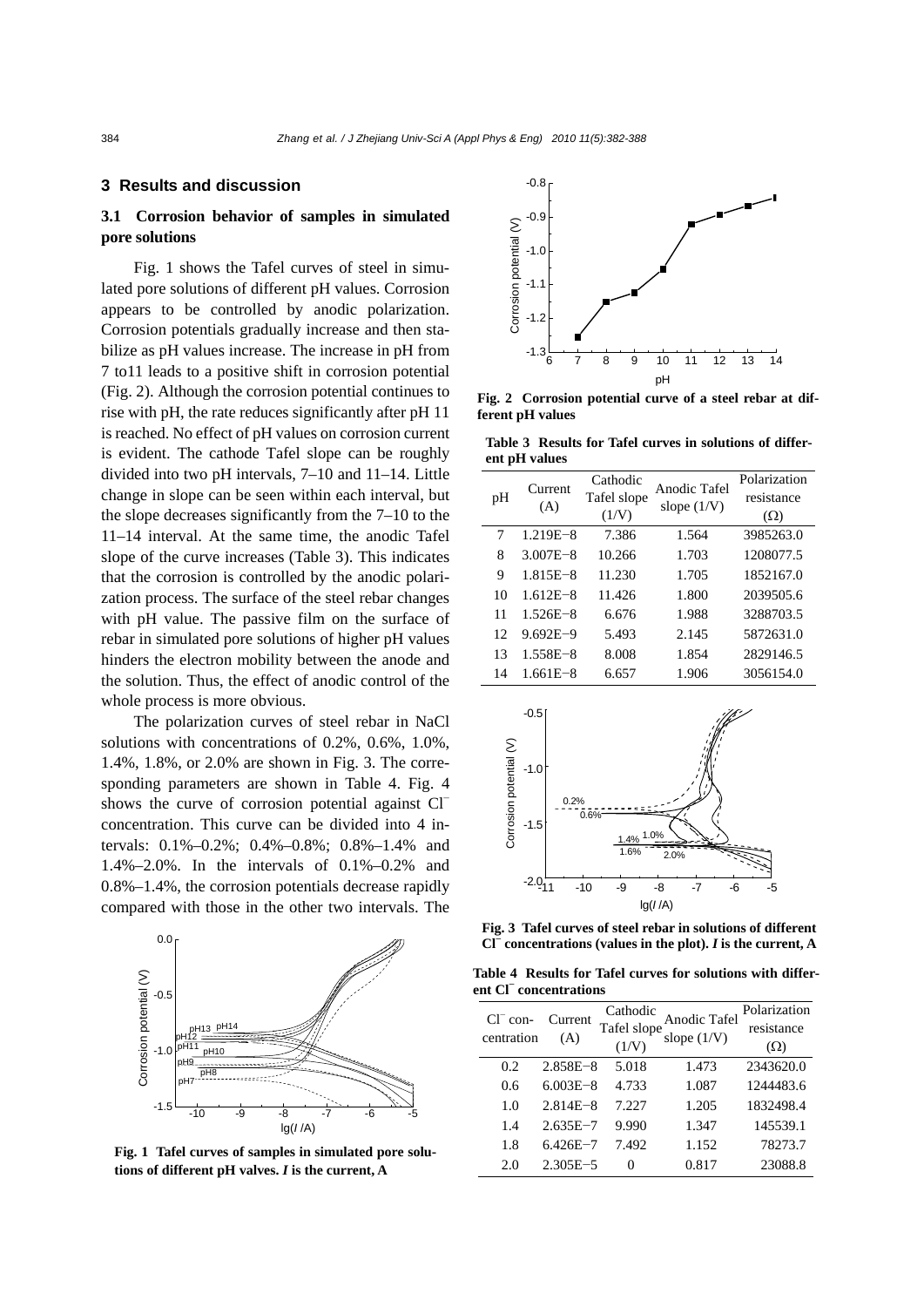

**Fig. 4 Correlation between corrosion potential and Cl<sup>−</sup> concentration** 

increase in Cl<sup>−</sup> concentration improves the corrosion current of steel rebar, especially in solutions with Cl<sup>−</sup> concentrations of 1.4% or 2.0%.

The acceleration of the corrosion process by chloride ions has been recognized previously (Sujjavanich, 2005; Fajardo *et al.*, 2009). However, corrosion does not start until the Cl<sup>−</sup> concentration reaches or exceeds a certain threshold (Radhakrishna *et al.*, 2005). This limiting value of Cl<sup>−</sup> concentration is called the chloride threshold level (CTL) or critical chloride content (CCC). This indicator is very important and has been studied by many researchers (Hussain and AlGahtani, 1996; Morris *et al.*, 2004). Many factors have been identified that temperature, water-solid ratio, cement type, porosity, and the pH value of the pore solution can affect the CTL. Because of interactions between factors (Rasheeduzzafar, 1992) and the use of different testing methods, great variation has been found among estimates of the CTL. Electrochemical technology is the method most commonly used to study the CTL. The CTL can be found by examining changes in corrosion potential. In this experiment the corrosion potentials and corrosion currents both changed with the chloride ion concentration. But the corrosion potential was more sensitive than the corrosion current to the Cl<sup>−</sup> concentration. Therefore, according to the changes in corrosion potential, the observed CTL was 0.4%–0.8%. This result is very close to Henriksen's 0.3%–0.7% (Hussain *et al.*, 1995).

The mechanism of the depassivation of steel rebar by Cl<sup>−</sup> is still not clear, but many scholars believe that the capacities of Cl<sup>−</sup> and OH<sup>−</sup> to combine with  $\text{Fe}^{2+}$  determine whether the process is passivate or depassivate. If the concentration of OH<sup>−</sup> is greater

than that of Cl<sup>−</sup> the steel surface will be passivated, otherwise it will be depassivated. Therefore, the relationship between the pH value and Cl<sup>−</sup> concentration plays a very important role in steel rebar corrosion (Berkely and Pathmanaban, 1990). The curves of corrosion potential against Cl<sup>−</sup> concentration of steel rebar in solutions of different pH values are shown in Fig. 5.



Fig. 5 Curves of corrosion potential against Cl<sup>−</sup> concen**tration of steel rebar in solutions of different pH** 

An increase in the Cl<sup>−</sup> concentration of the solution (pH 7) caused a significant negative shift in the corrosion potential. The effect of Cl<sup>−</sup> concentration on corrosion potential weakened as pH increased. There was a clear change in corrosion potential with increasing Cl<sup>−</sup> concentration until pH 11 was reached.

Hausmann (1967) showed that steel rebar could be protected in solutions of pH above 11.6 and  $C_{Cl}$ −/C<sub>OH</sub>− below 0.6. But our results showed that a pH value above 11 weakened the effects of Cl<sup>−</sup> concentration on corrosion potential. A high alkali environment around the steel rebar may be more important than the ratio of Cl<sup>−</sup> to OH<sup>−</sup> concentrations.

#### **3.2 Corrosion behavior of steel rebar in mortar**

The corrosion behavior of steel rebar in OPC and gangue-blended cement is shown in Fig. 6. Results for Tafel curves in mortar are shown in Table 5. The corrosion potentials of steel rebar in OPC shift negatively to a lower potential range (Fig. 6). A clear potential negative shift of about 0.189 V was observed. The linear polarization resistance was higher than that found in gangue mortar. This leads the corrosion current density being lower in OPC mortar. The corrosion potential of steel rebar shifted positively in gangue cementitious mortar. However, the corrosion current density increased slightly at the same time. To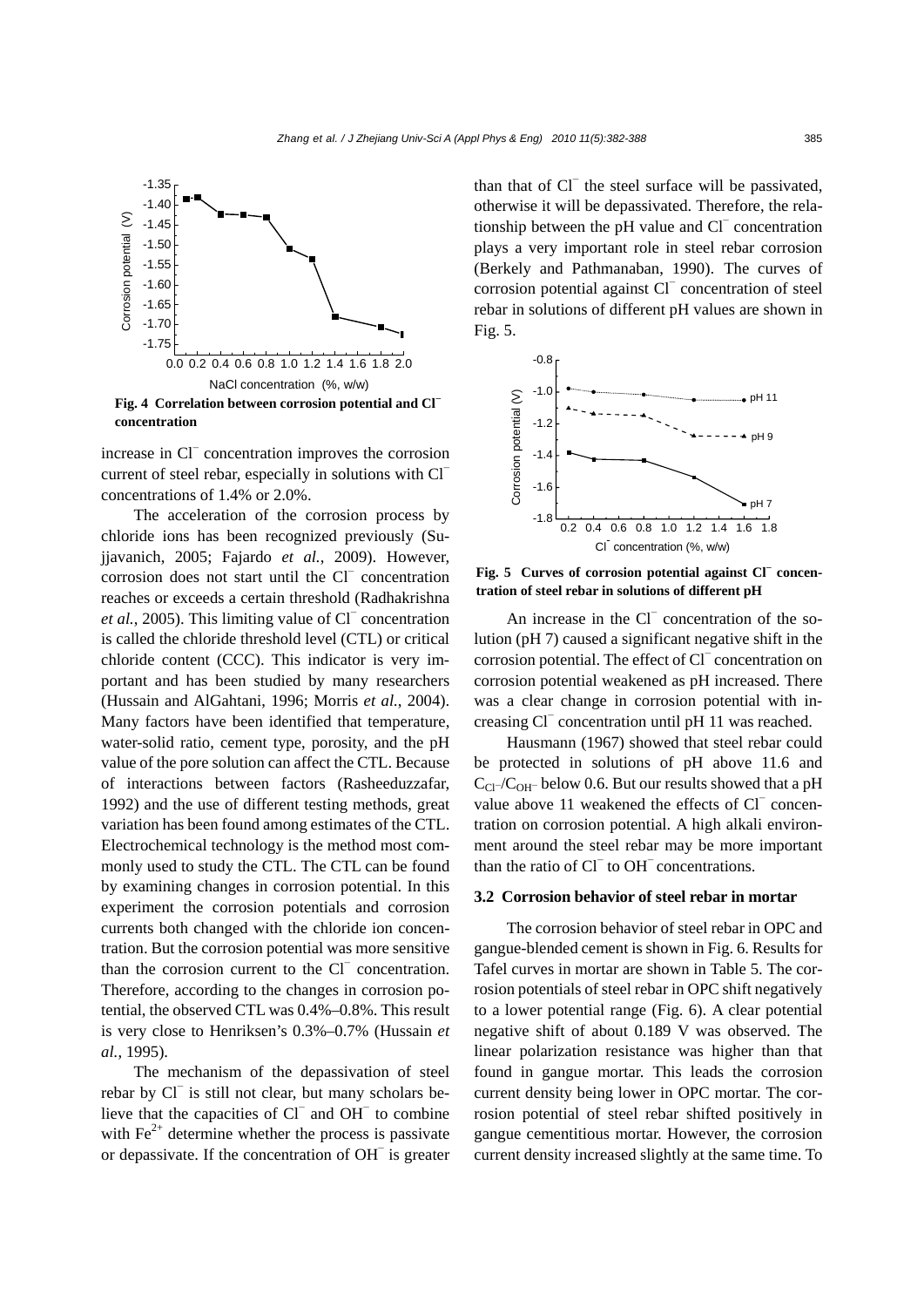discern the mechanism behind the observed difference in corrosion potential and corrosion current density, the AC impedance (ACI) technique was used.



**Fig. 6 Tafel curves of steel rebar in mortar.** *I* **is the current, A** 

**Table 5 Results for Tafel curves in mortar** 

| Sample | Current<br>(A)    | Cathodic<br>Tafel slope | Anodic Tafel<br>slope $(1/V)$ | Polarization<br>resistance |
|--------|-------------------|-------------------------|-------------------------------|----------------------------|
|        |                   | (1/V)                   |                               | $(\Omega)$                 |
|        | Cement $1.366E-8$ | 6.157                   | 1.583                         | 4112264.8                  |
|        | Gangue 2.678E-8   | 4.360                   | 1.214                         | 2913202.5                  |
|        |                   |                         |                               |                            |

ACI spectra of steel rebar in mortar are shown in Fig. 7. A frequency of  $10-1\times10^5$  Hz was selected for this measurement. The corresponding equivalent circuit is depicted in Fig. 8, where  $R_c$  is the concrete resistivity, and  $R_f$  is the resistance of rebar passive film in alkaline pore solution.  $C_f$  is the capacitance of passive film and  $R_p$  is the charge transfer resistance of corrosion (i.e., the polarization resistance in DC measurement).  $C_d$  is the double layer capacitance and  $Z_d$  is the diffusion impedance of an active ion in the oxidation and reduction process (i.e., the Warburg impedance).

In the ACI diagram, the arc disappears at high-frequency in contrast to a typical ACI diagram of concrete (Shi *et al.*, 2000), showing that the electrochemical polarization control is very weak. This corrosion process is diffusion-controlled. The results of equivalent circuit analysis show that the concrete resistivity  $R_c$  of gangue-blended cement is more than that of OPC (Table 6). The concrete resistivity  $R_c$ 



**Fig. 7 ACI diagram of steel rebar in mortar** 



**Fig. 8 Equivalent circuits of steel rebar corrosion in mortar** 

is determined by the type of concrete. Generally, concrete with higher  $R_c$  has stronger rebar anticorrosion ability.  $R_f$  is the resistance of rebar passive film in alkaline pore solution.  $R_f = \chi_f \rho_f$ , where  $\chi_f$  is the film thickness and  $\rho_f$  is the passive film resistivity which is determined by the concrete species (Shi and Chen, 1998; Xu, 1994). In our experiment, the passive film resistance,  $R_f$ , of gangue-blended cement was similar to that of OPC. This indicated that although the blended gangue decreases the relative content of calcium hydroxide, there is little change in the passive film. The charge transfer resistance of corrosion  $R_p$ and Warburg impedance  $Z_d$  of gangue-added cement are lower than those of OPC. This is because of the porosity difference of the mortar. Gangue contains clay minerals whose crystalline phase decomposes and yields active silica or alumina when calcined or spontaneously combusted. These active silica or alumina have a strong adsorption ability which reduces the fluidity of a gangue cement system at the same water-cement ratio. Pore structure was studied using a mercury injection porosimetry technique. The porosity and average pore size of gangue cement mortar are 28.41% and 29.4 nm, respectively, which are higher than those of OPC (19.22% and 16.3 nm,

**Table 6 Analysis results of equivalent circuits** 

| Sample     | <b>ALC</b> | $R_f$        |                           |          | $_{\mathbf{m}}$ | Lı            | Error  |
|------------|------------|--------------|---------------------------|----------|-----------------|---------------|--------|
| Gangue     | 147.20     | $3.25E + 04$ | $9.08E - 05$ $2.50E - 05$ |          | 6.03E-07        | $7.67E - 06$  | 0.0862 |
| <b>OPC</b> | 134 77     | $3.40E + 04$ | $1.26E - 0.5$             | 2.16E-05 | $5.00E - 05$    | $1.21E - 0.5$ | 0.0875 |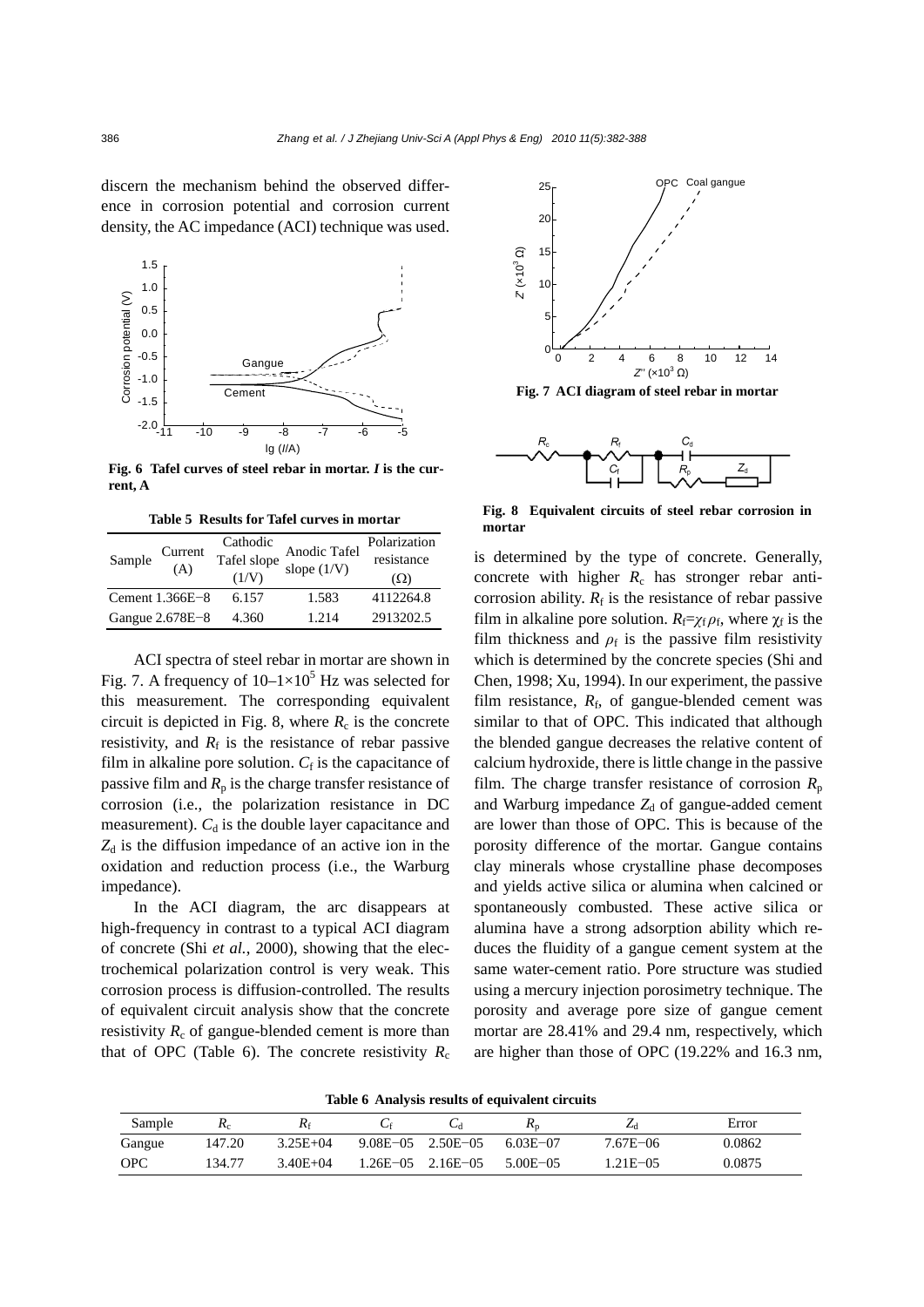respectively). The difference in pore structure is also the reason why the corrosion current increases in the gangue-blended reinforcement system.

## **3.3 Interface of steel rebar and mortar**

The morphologies of interfaces of steel rebar in OPC and gangue cementitious material mortar are shown in Fig. 9. SEM photos show many different regions on the interface. The boundaries of these regions in OPC are more clearly defined than those in gangue cementitious material. EDX has been used to study chemical composition in these regions (Fig. 9b).



**Fig. 9 Interfaces of steel rebar in (a) OPC and (b) gangue cementitious mortar** 

The principal chemical component of OPC is Ca. However, Si and Al elements were also found in these regions in gangue-blended cement. Many studies have shown that  $Cl^-$  can combine with  $C_3A$  to produce  $3CaO·Al<sub>2</sub>O<sub>3</sub>·CaCl<sub>2</sub>·10H<sub>2</sub>O$  which is known as F salt (Townsend *et al.*, 1981; Chen and Mahadevan, 2008). Many scholars suggested that the content of C3A could be used to measure the consolidation capability of chloride ions in cementitious material. EDX results showed that the phase of the rebar-OPC interface was calcium hydroxide. Calcium hydroxide could provide a high alkaline solution around a steel rebar to retain steel rebar passivity but it is unstable and will be consumed by carbonation. However, the Cl<sup>−</sup> can not be consolidated in the system without aluminates even in high concentrations of calcium hydroxide. Free Cl<sup>−</sup> greatly accelerates corrosion in steel rebar, but in gangue-blended cement there is not only calcium hydroxide to maintain a high alkali environment, but also aluminates to consolidate Cl<sup>−</sup>. These phases provide dual protection for steel rebar.

## **4 Conclusion**

1. An increase in pH ranging from 7–11 greatly improves the corrosion potential of reinforcement steel. Although the corrosion potential continues to increase when the pH rises above 11, the rate of increase is significantly reduced.

2. The corrosion potential curve in solutions with different Cl<sup>−</sup> concentrations could be divided into four intervals: 0.1%–0.2%; 0.4%–0.8%; 0.8%–1.4% and 1.4%–2.0%. From 0.1%–0.2% and from 0.8%–1.4%, the corrosion potentials decreased significantly. But in the other two intervals there was a slower rate of decline. The corrosion current of steel rebar increased with increasing Cl<sup>−</sup> concentration, especially in solutions of 1.4% and 2.0% Cl<sup>−</sup> concentration.

3. The increase in Cl<sup>−</sup> concentration in a solution of pH 7 caused a negative shift in the corrosion potential. The effect of Cl<sup>−</sup> concentration on corrosion potential weakened with increasing pH, especially above pH 11.

4. The corrosion potential of steel rebar in coal gangue cementitious material is higher than that in OPC because of a difference in  $R_c$ .

5. There are many different regions, like islands, at the interface. The morphology of these regions differs. More Si and Al elements were observed in these island regions in gangue cementitious material than in OPC. The aluminate phases improve Cl<sup>−</sup> consolidation and steel rebar anti-corrosion performance.

#### **References**

- Batis, G., Pantazopoulou, P., 2005. The effect of metakaolin on the corrosion behavior of cement mortars. *Cement & Concrete Composites*, **27**(1):125-130. [doi:10.1016/ j.cemconcomp.2004.02.041]
- Berkely, K.G.C., Pathmanaban, S., 1990. Cathodic Protection of Reinforcement Steel in Concrete. Butterworths & Co. Ltd., London.
- Chen, D., Mahadevan, S., 2008. Chloride-induced reinforcement corrosion and concrete cracking simulation. *Cement & Concrete Composites*, **30**(3):227-238.
- Fajardo, G., Valdez, P., Pacheco, J., 2009. Corrosion of steel rebar embedded in natural pozzolan based mortars exposed to chlorides. *Construction and Building Materials*, **23**(2):768-774. [doi:10.1016/j.conbuildmat.2008.02.023]
- Hausmann, D.A., 1967. Steel corrosion in concrete: how does it occur. *Materials Protection*, **6**(11):19-23.
- Higgins, C., Farrow III, W.C., 2006. Tests of reinforced concrete beams with corrosion damaged stirrups. *ACI*